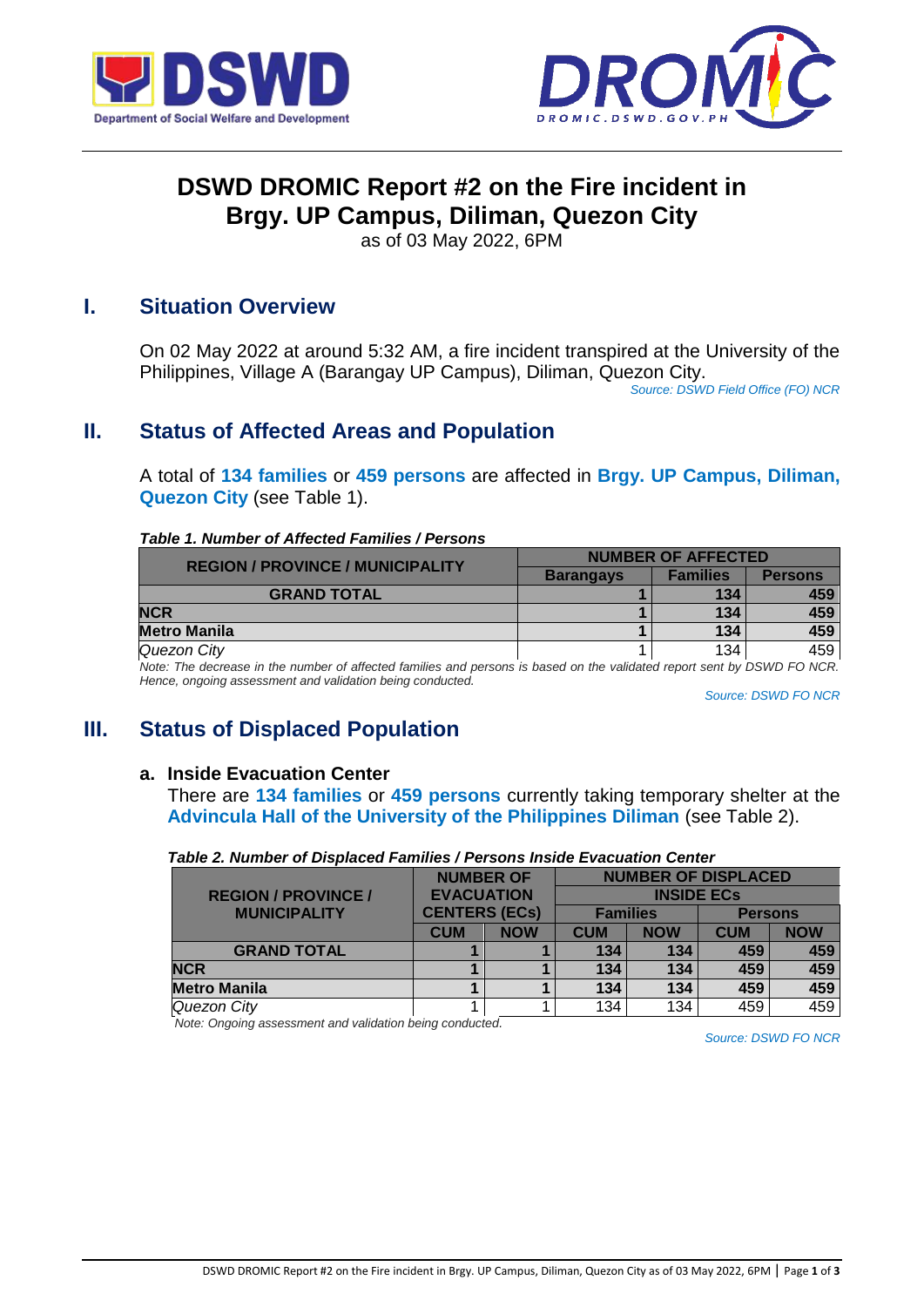



# **IV. Damaged Houses**

A total of **134 houses** were **totally damaged** by the fire incident in **Brgy. UP Campus, Diliman, Quezon City** (see Table 3).

#### *Table 3. Number of Damaged Houses*

| <b>REGION / PROVINCE / MUNICIPALITY</b> | <b>NO. OF DAMAGED HOUSES</b> |         |                  |  |
|-----------------------------------------|------------------------------|---------|------------------|--|
|                                         | Total                        | Totallv | <b>Partially</b> |  |
| <b>GRAND TOTAL</b>                      | 134                          | 134     |                  |  |
| <b>NCR</b>                              | 134                          | 134     |                  |  |
| <b>Metro Manila</b>                     | 134                          | 134     |                  |  |
| Quezon City                             | 134                          | 134     |                  |  |

*Note: Ongoing assessment and validation being conducted.*

*Source: DSWD FO NCR*

### **V. Response Actions and Interventions**

#### **a. Standby Funds and Prepositioned Relief Stockpile**

|               |                                 |                          | <b>STOCKPILE</b>         |                                                | <b>TOTAL</b>                           |  |
|---------------|---------------------------------|--------------------------|--------------------------|------------------------------------------------|----------------------------------------|--|
|               | <b>STANDBY</b>                  |                          | <b>FAMILY FOOD PACKS</b> | <b>OTHER FOOD</b>                              | <b>STANDBY</b>                         |  |
| <b>OFFICE</b> | <b>FUNDS</b><br><b>QUANTITY</b> |                          | <b>TOTAL COST</b>        | <b>AND NON-</b><br><b>FOOD ITEMS</b><br>(FNIs) | <b>FUNDS &amp;</b><br><b>STOCKPILE</b> |  |
| <b>TOTAL</b>  | 14,844,940.34                   | 29,931                   | 18,945,777.92            | 225,186,692.33                                 | 258,977,410.59                         |  |
| DSWD-CO       | 13,679,177.04                   | $\overline{\phantom{0}}$ | $\blacksquare$           |                                                | 13,679,177.04                          |  |
| NRLMB-NROC    |                                 | 26,110                   | 16,527,630.00            | 188,056,003.27                                 | 204,583,633.27                         |  |
| NRLMB-VDRC    | $\overline{\phantom{0}}$        | 712                      | 477,040.00               | 29,573,225.40                                  | 30,050,265.40                          |  |
| DSWD FO NCR   | 1,165,763.30                    | 3,109                    | 1,941,107.92             | 7,557,463.66                                   | 10,664,334.88                          |  |

*Note: The Inventory Summary is as of 03 May 2022, 4PM. Replenishment of standby funds for DSWD Central Office and DSWD FO NCR is being processed.*

 *Source: DSWD-DRMB and DSWD-NRLMB*

### **1. Standby Funds**

- ₱13.68 million Quick Response Fund (QRF) at the DSWD-Central Office.
- ₱1.17 million available at DSWD-FO NCR.

### **2. Prepositioned FFPs and Other Relief Items**

- 26,822 FFPs available in Disaster Response Centers; of which, 26,110 FFPs are at the National Resource Operations Center (NROC), Pasay City and 712 FFPs are at the Visayas Disaster Response Center (VDRC), Cebu City.
- 3,109 FFPs available at DSWD-FO NCR.
- P225.19 million worth of other FNIs at NROC, VDRC and DSWD-FO NCR warehouses.

### **b. Food and Non-Food Items (FNIs)**

| <b>DATE</b> | <b>ACTIVITIES</b>                                                  |
|-------------|--------------------------------------------------------------------|
| 02 May 2022 | The LGU of Quezon City provided hot meals to the affected families |
|             | through a community kitchen.                                       |